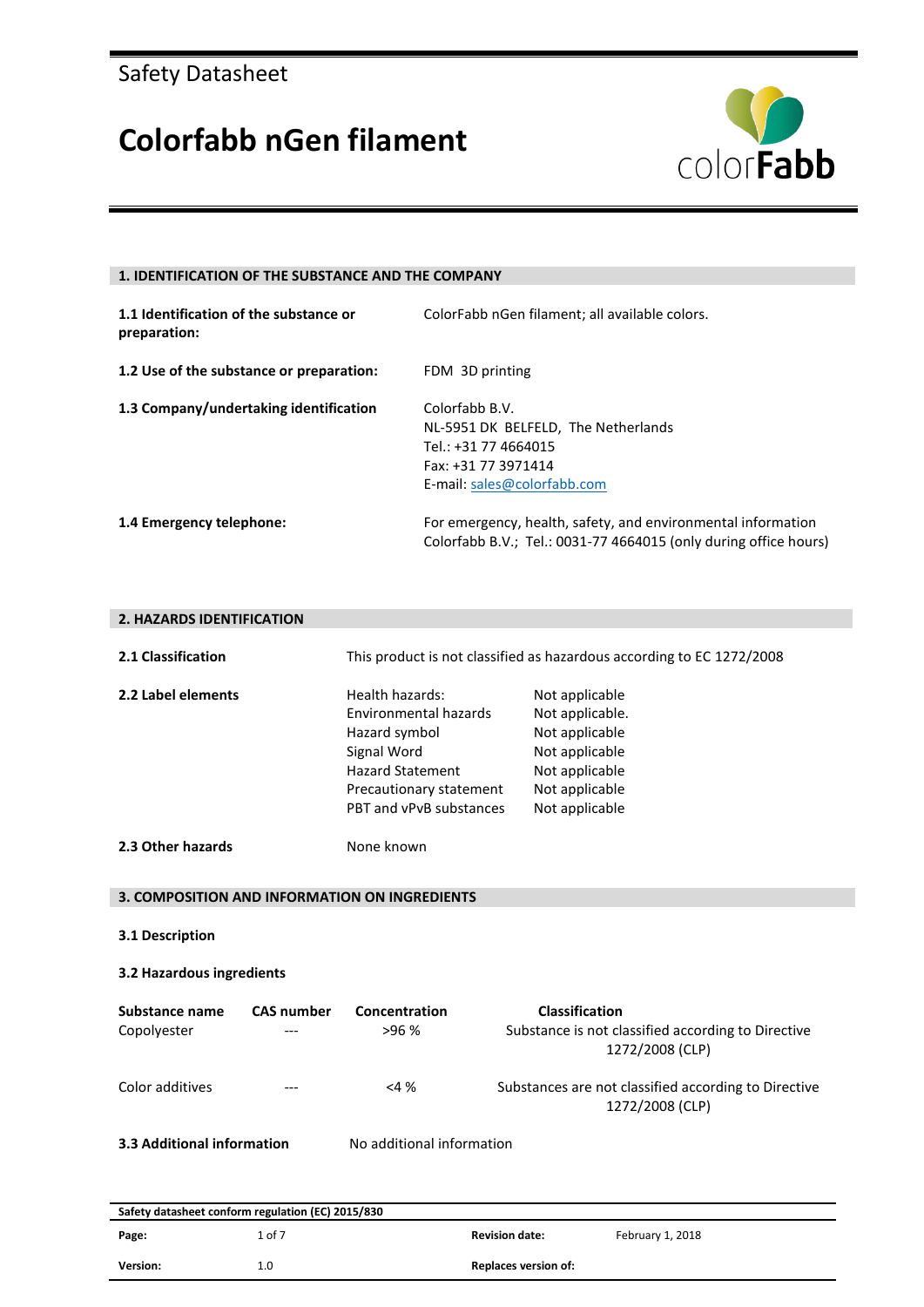

| <b>4. FIRST AID MEASURES</b>                                                                |                                                                                |                                                                                                                                                                                                                                                                                                                                                                                            |
|---------------------------------------------------------------------------------------------|--------------------------------------------------------------------------------|--------------------------------------------------------------------------------------------------------------------------------------------------------------------------------------------------------------------------------------------------------------------------------------------------------------------------------------------------------------------------------------------|
|                                                                                             |                                                                                |                                                                                                                                                                                                                                                                                                                                                                                            |
| 4.1 Description of first aid measures<br><b>General Advice</b><br><b>Inhalation</b>         | persist.                                                                       | First aid measures are not expected if printing filament is used as recommended. No<br>hazards known that require special first aid measures.<br>Not likely due to physical form. Overheating or burning may release vapors or<br>decomposition products which may be irritating. In case of inhalation of<br>decomposition products, move to fresh air. Get medical attention if symptoms |
| Eye contact                                                                                 |                                                                                | Unlikely to occur. Particles or dust may give mechanical irritation to the eyes. Rinse<br>eyes with plenty of water. Get medical attention if symptoms occur.                                                                                                                                                                                                                              |
| <b>Skin contact</b>                                                                         |                                                                                | Unlikely to result in first aid measures. Molten material coming from the 3D printing<br>device may cause burns. Cool molten material adhering to the skin with plenty of water<br>and see a physician for removal of adhering material and treatment of burn.                                                                                                                             |
| Ingestion                                                                                   | Unlikely to occur. Seek medical advice.                                        |                                                                                                                                                                                                                                                                                                                                                                                            |
|                                                                                             | 4.2 Most important symptoms and effects, both acute and delayed                | Burns should be treated as thermal burns. The material will come off as healing occurs.                                                                                                                                                                                                                                                                                                    |
| <b>Hazards</b>                                                                              | 4.3 Indication of any immediate medical attention and special treatment needed | Contact with molten substance/material may cause severe burns to skin and/or eyes                                                                                                                                                                                                                                                                                                          |
| <b>Treatment</b>                                                                            | Treat symptomatically                                                          |                                                                                                                                                                                                                                                                                                                                                                                            |
|                                                                                             |                                                                                |                                                                                                                                                                                                                                                                                                                                                                                            |
| <b>5. FIRE FIGHTING MEASURES</b>                                                            |                                                                                |                                                                                                                                                                                                                                                                                                                                                                                            |
| <b>General Fire Hazards</b>                                                                 |                                                                                | Polymer material can accumulate static charges which<br>may cause an electrical spark (ignition sourcs). Use<br>proper bonding and/or grounding procedures if needed.                                                                                                                                                                                                                      |
| 5.1 Extinguishing media<br>Suitable extinguishing media:<br>Unsuitable extinguishing media: |                                                                                | Water spray, dry-chemical, carbon dioxide<br>None known                                                                                                                                                                                                                                                                                                                                    |
| 5.2 Special hazards arising from the<br>substance/mixture                                   |                                                                                | Powdered material may form explosive dust-air mixtures                                                                                                                                                                                                                                                                                                                                     |
| 5.3 Advice for firefighters                                                                 |                                                                                | Self-contained breathing apparatus and full protective<br>clothing must be worn in case of fire.                                                                                                                                                                                                                                                                                           |
|                                                                                             |                                                                                |                                                                                                                                                                                                                                                                                                                                                                                            |

| Safety datasheet conform regulation (EC) 2015/830 |        |                             |                  |
|---------------------------------------------------|--------|-----------------------------|------------------|
| Page:                                             | 2 of 7 | <b>Revision date:</b>       | February 1, 2018 |
| <b>Version:</b>                                   | 1.0    | <b>Replaces version of:</b> |                  |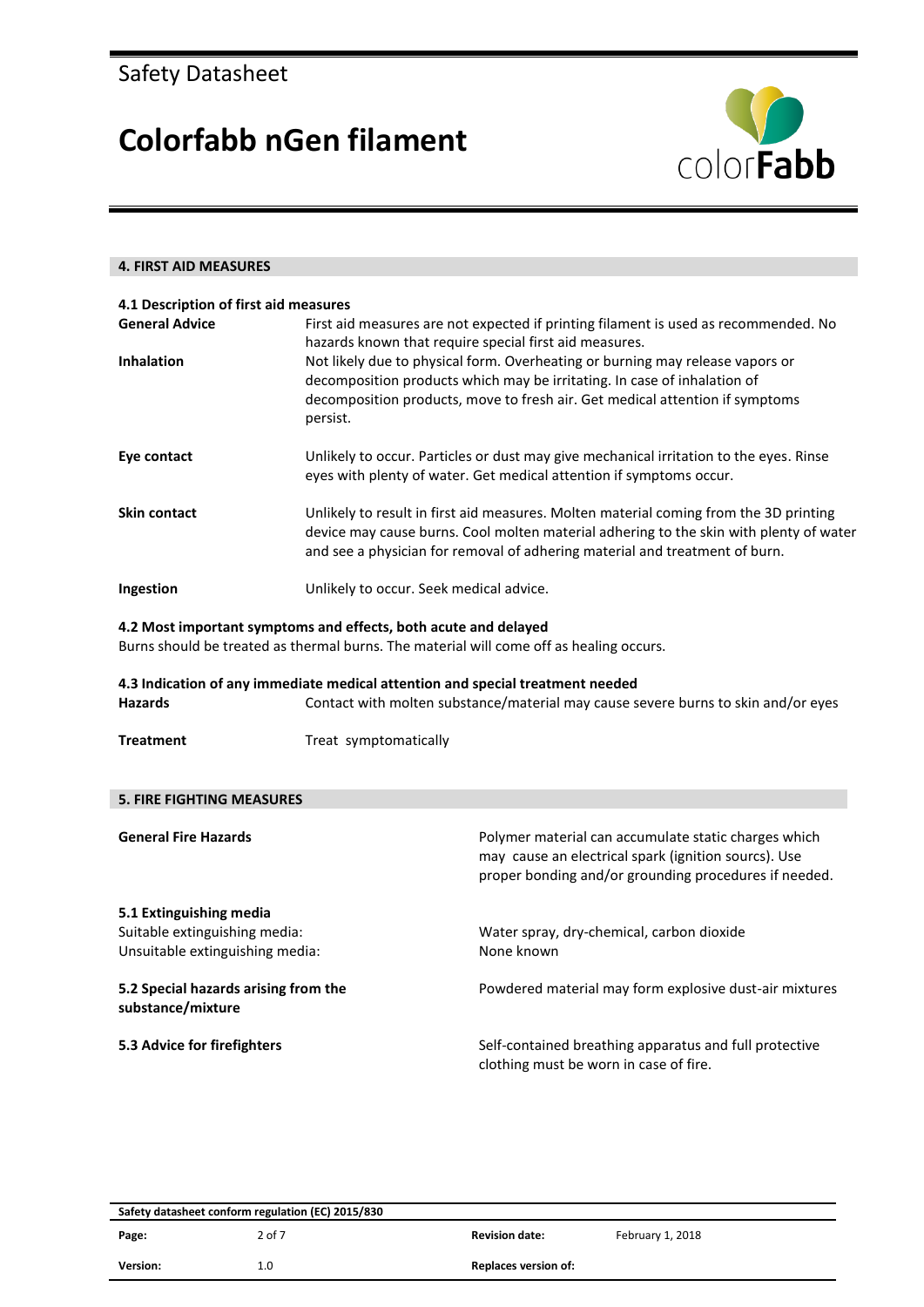

| <b>6. ACCIDENTAL RELEASE MEASURES</b>             |                                                                                                                                                                          |
|---------------------------------------------------|--------------------------------------------------------------------------------------------------------------------------------------------------------------------------|
| <b>6.1 Personal precautions</b>                   | Wear appropriate personal protective equipment if<br>necessary.                                                                                                          |
| <b>6.2 Environmental precautions</b>              | Material not regarded as dangerous for the<br>environment                                                                                                                |
| 6.3 Cleanup, containment and disposal of spill    | Sweep up dust or particles or pieces of filament by<br>scoop or vacuum. Dispose of material in suitable<br>container according local regulations.                        |
| 6.4 Reference to other sections                   | Not applicable.                                                                                                                                                          |
| 7. HANDLING AND STORAGE                           |                                                                                                                                                                          |
| 7.1 Precautions for safe handling                 | Handle in accordance with good hygiene and safety<br>practice. Avoid contact with molten material. Avoid<br>overheating. Ensure adequate ventilation during<br>printing. |
| 7.2 Conditions for safe storage                   | Keep containers closed in a cool and dry place, away<br>from direct sunlight. Avoid uptake of moisture, to<br>protect the technical integrity of the product.            |
| 7.3 Specific use                                  | Copolyester 3D filament is to be used in suitable FDM 3D<br>printers only.                                                                                               |
| 8. EXPOSURE CONTROLS / PERSONAL PROTECTION        |                                                                                                                                                                          |
| 8.1 Control parameters                            |                                                                                                                                                                          |
| <b>Occupational exposure limits</b>               | Printing filament contains no substances with occupational<br>exposure control limits.                                                                                   |
| <b>Biological limit values</b>                    | There are no biological limit values for any of the<br>components.                                                                                                       |
| <b>Recommended monitoring procedures</b>          | No monitoring procedures recommended                                                                                                                                     |
| <b>Derived No Effect Level (DNEL)</b>             | Not established                                                                                                                                                          |
| 8.2 Exposure controls                             |                                                                                                                                                                          |
| <b>Appropriate Engineering Controls</b>           | Ensure adequate room ventilation to prevent buildup of dust<br>or fumes during printing. Keep processing temperatures<br>below decomposition temperature                 |
| Safety datasheet conform regulation (EC) 2015/830 |                                                                                                                                                                          |

| Page:    | <b>Salety datasheet comonic regulation (LC) 2013/030</b><br>3 of 7 | <b>Revision date:</b>       | February 1, 2018 |
|----------|--------------------------------------------------------------------|-----------------------------|------------------|
| Version: | 1.0                                                                | <b>Replaces version of:</b> |                  |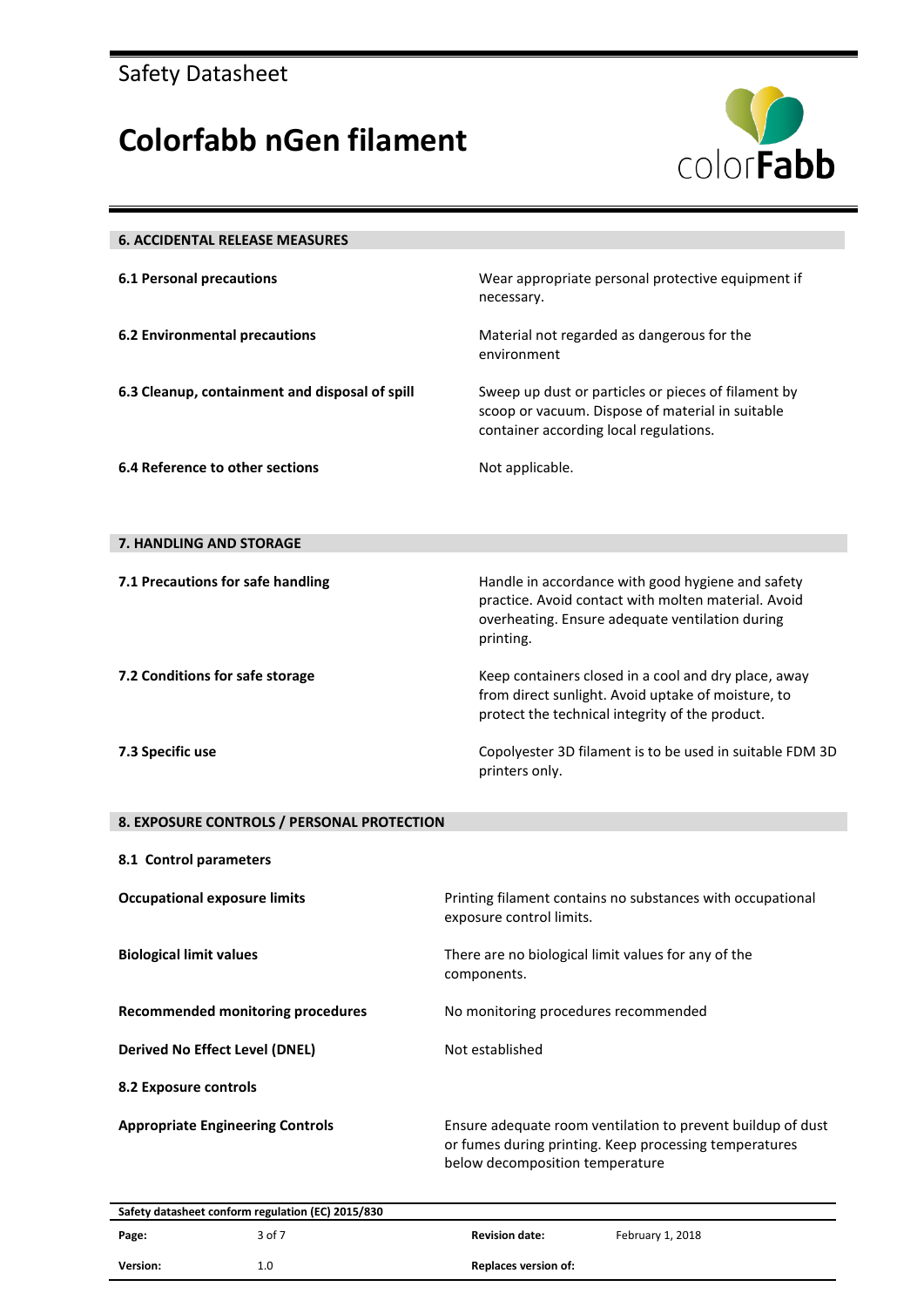### **Colorfabb nGen filament**



**Individual protection measures**

**Eye protection** Not required (for FDM 3D printing) Hand protection **Hand protection** Not required (for FDM 3D printing) **Skin protection** Not required (for FDM 3D printing) **Respiratory protection** Not required (for FDM 3D printing)

Hygiene measures **Handle in accordance with good industrial hygiene and safety** Handle in accordance with good industrial hygiene and safety practice. Do not eat, drink or smoke when using/printing this material.

**Environmental exposure controls** No data available.

#### **9. PHYSICAL AND CHEMICAL PROPERTIES**

|  | 9.1 Information on basic physical and chemical properties |  |  |  |  |  |
|--|-----------------------------------------------------------|--|--|--|--|--|
|--|-----------------------------------------------------------|--|--|--|--|--|

| Appearance                      | Filament, string, spool                                                      |
|---------------------------------|------------------------------------------------------------------------------|
| Physical state @20ºC            | Solid                                                                        |
| Color                           | Various                                                                      |
| <b>Density</b>                  | $\approx$ 1,20 g/cm3                                                         |
| Odor                            | Odorless                                                                     |
| рH                              | No data available                                                            |
| <b>Boiling point</b>            | No data available                                                            |
| Flash point                     | Not applicable, combustable solid                                            |
| <b>Flammability</b>             | No data available                                                            |
| Vapor pressure                  | Not determined                                                               |
| Solubility (in water)           | Negligible                                                                   |
| Solubility (other)              | No data available                                                            |
| <b>Evaporation rate</b>         | Not determined                                                               |
| <b>Autoignition temperature</b> | No data available                                                            |
| Decomposition temperature       | >300º. Thermal stability not tested. Low stability hazard expected at normal |
|                                 | printing temperatures.                                                       |
| pH-value                        | No data available                                                            |
| <b>Viscosity</b>                | No data available                                                            |
| <b>Flashpoint</b>               | Not applicable, combustible solid                                            |

| <b>10. STABILITY AND REACTIVITY</b>     |                                                   |                             |                                                                  |
|-----------------------------------------|---------------------------------------------------|-----------------------------|------------------------------------------------------------------|
| <b>10.1 Reactivity</b>                  |                                                   | None known                  |                                                                  |
| <b>10.2 Chemical stability</b>          |                                                   |                             | Chemically stable under normal conditions of use and storage     |
| 10.3 Possibility of hazardous reactions |                                                   | None known.                 |                                                                  |
| <b>10.4 Conditions to avoid</b>         |                                                   |                             | Avoid conditions of overheating which may result in degradation. |
|                                         |                                                   |                             |                                                                  |
|                                         | Safety datasheet conform regulation (EC) 2015/830 |                             |                                                                  |
| Page:                                   | 4 of 7                                            | <b>Revision date:</b>       | February 1, 2018                                                 |
| Version:                                | 1.0                                               | <b>Replaces version of:</b> |                                                                  |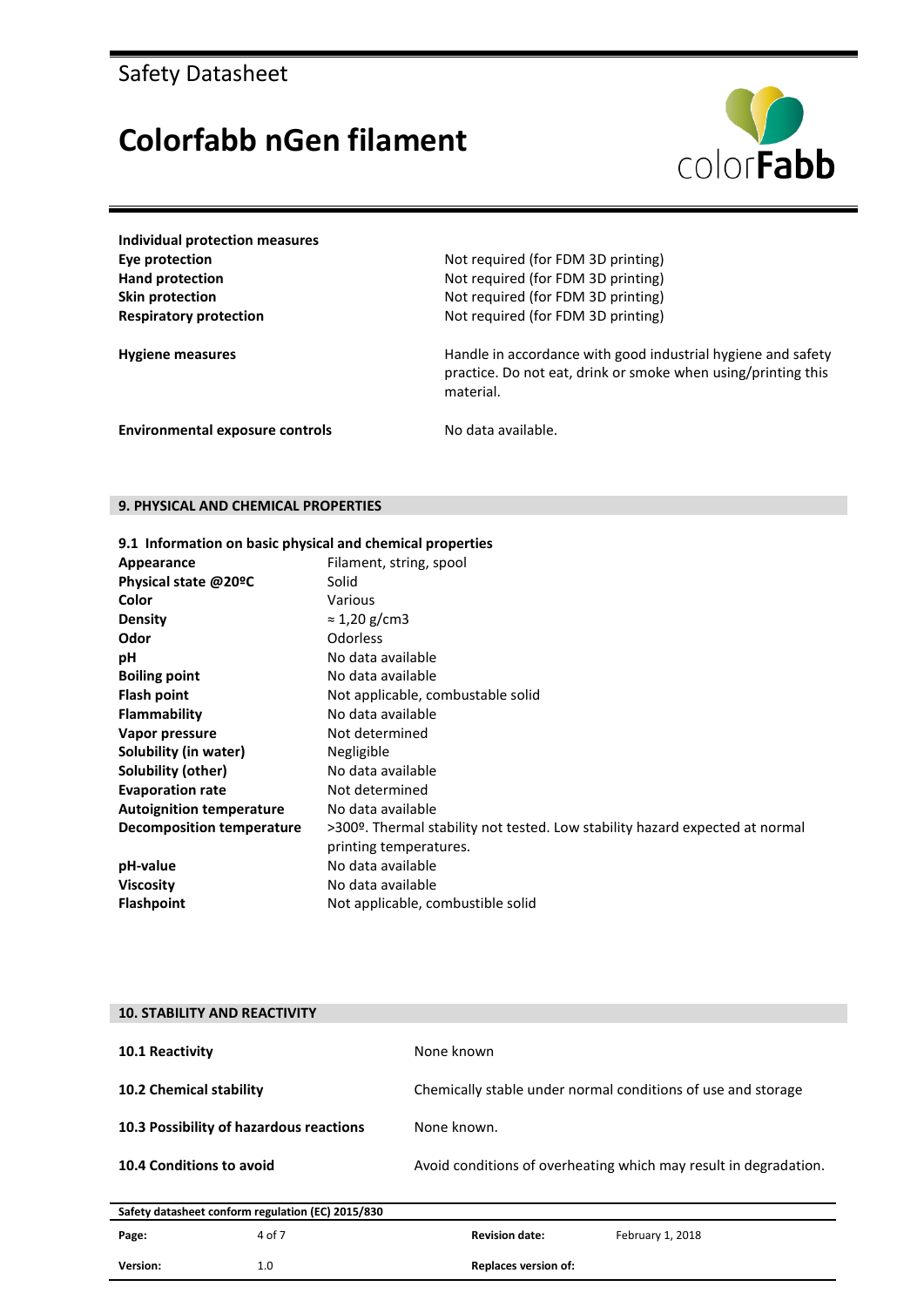

| 10.5 Incompatible materials                  | Avoid strong oxidizing agents                                                |
|----------------------------------------------|------------------------------------------------------------------------------|
| 10.6 Hazardous decomposition products        | Carbon monoxide, carbon dioxide                                              |
| <b>11. TOXICOLOGICAL INFORMATION</b>         |                                                                              |
| <b>Skin contact</b>                          | No data available (not to be expected)                                       |
| Eye contact                                  | No data available (not to be expected)                                       |
| <b>Skin sensitation</b>                      | No data available (not to be expected)                                       |
| <b>Respiratory sensitation</b>               | No data available (not to be expected)                                       |
| <b>CMR</b> effects                           | No data available; none of the ingredients is listed as CMR<br>substance     |
| <b>General remarks</b>                       | No other toxicological data available                                        |
|                                              |                                                                              |
| <b>12. ECOLOGICAL INFORMATION</b>            |                                                                              |
| 12.1 Aquatic toxicity                        | No data available                                                            |
| 12.2 Persistence and degradability           | No data available                                                            |
| 12.3 Bioaccumalative potential               | No data available                                                            |
| 12.4 Mobility in soil                        | No data available                                                            |
| 12.5 Results of PBT and vPvB assessment      | No data available; product does not contain PBT or vPvB<br>listed substances |
| 12.6 Other adverse effects                   | No adverse effects known to date                                             |
| 12.7 Additional ecotoxicological information | Contains no substances known to be hazardous for the<br>environment.         |

| Dispose of material waste and residues in accordance with local authority<br>13.1 Waste treatment methods<br>requirements.<br>13.2 Additional information<br>None available |  |
|-----------------------------------------------------------------------------------------------------------------------------------------------------------------------------|--|
|                                                                                                                                                                             |  |
|                                                                                                                                                                             |  |
| Cardboard box and/or empty filament spool can be recycled or can be<br>13.3 Packaging<br>disposed of in accordance with local regulations                                   |  |

| Safety datasheet conform regulation (EC) 2015/830 |        |                             |                  |  |  |
|---------------------------------------------------|--------|-----------------------------|------------------|--|--|
| Page:                                             | 5 of 7 | <b>Revision date:</b>       | February 1, 2018 |  |  |
| Version:                                          | 1.0    | <b>Replaces version of:</b> |                  |  |  |
|                                                   |        |                             |                  |  |  |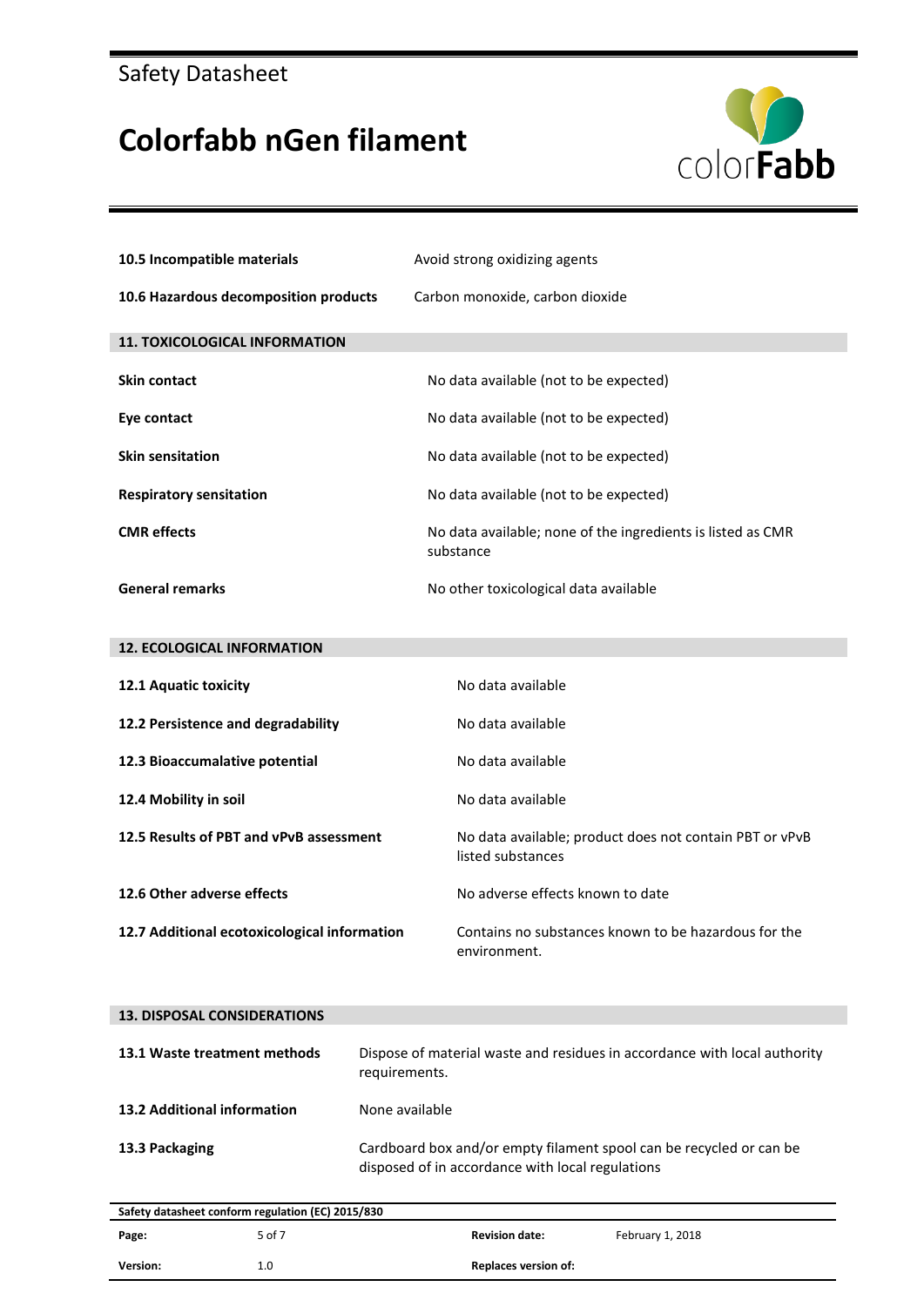

| <b>14. TRANSPORT INFORMATION</b>                                                        |                                                                                                                                                                                                                                                                                                                                                                                                                                                                                                                                                                                                                                                                                |  |  |  |  |
|-----------------------------------------------------------------------------------------|--------------------------------------------------------------------------------------------------------------------------------------------------------------------------------------------------------------------------------------------------------------------------------------------------------------------------------------------------------------------------------------------------------------------------------------------------------------------------------------------------------------------------------------------------------------------------------------------------------------------------------------------------------------------------------|--|--|--|--|
| 14.1 RID / ADR                                                                          | Not regulated                                                                                                                                                                                                                                                                                                                                                                                                                                                                                                                                                                                                                                                                  |  |  |  |  |
| 14.2 ICAO / IATA-DGR                                                                    | Not regulated                                                                                                                                                                                                                                                                                                                                                                                                                                                                                                                                                                                                                                                                  |  |  |  |  |
| 14.3 GGVSEE / IMDG-CODE                                                                 | Not regulated                                                                                                                                                                                                                                                                                                                                                                                                                                                                                                                                                                                                                                                                  |  |  |  |  |
| <b>14.4 UN-NR</b>                                                                       | Not regulated                                                                                                                                                                                                                                                                                                                                                                                                                                                                                                                                                                                                                                                                  |  |  |  |  |
|                                                                                         |                                                                                                                                                                                                                                                                                                                                                                                                                                                                                                                                                                                                                                                                                |  |  |  |  |
| <b>15. REGULATORY INFORMATION</b>                                                       |                                                                                                                                                                                                                                                                                                                                                                                                                                                                                                                                                                                                                                                                                |  |  |  |  |
| 15.1 Safety, health and environmental regulations specific for the substance or mixture |                                                                                                                                                                                                                                                                                                                                                                                                                                                                                                                                                                                                                                                                                |  |  |  |  |
| <b>US Toxic Substances</b><br><b>Control Act (TSCA)</b>                                 | All components of this product are listed on the TSCA inventory. Any impurities<br>present in this product are exempt from listing.                                                                                                                                                                                                                                                                                                                                                                                                                                                                                                                                            |  |  |  |  |
| 15.2 Chemical safety assessment<br>None                                                 |                                                                                                                                                                                                                                                                                                                                                                                                                                                                                                                                                                                                                                                                                |  |  |  |  |
| <b>16. OTHER INFORMATIE</b>                                                             |                                                                                                                                                                                                                                                                                                                                                                                                                                                                                                                                                                                                                                                                                |  |  |  |  |
| <b>Revision Information</b>                                                             | Not relevant                                                                                                                                                                                                                                                                                                                                                                                                                                                                                                                                                                                                                                                                   |  |  |  |  |
| <b>Relevant H-phrase:</b>                                                               | None                                                                                                                                                                                                                                                                                                                                                                                                                                                                                                                                                                                                                                                                           |  |  |  |  |
| <b>Changes compared to</b><br>previous version:                                         |                                                                                                                                                                                                                                                                                                                                                                                                                                                                                                                                                                                                                                                                                |  |  |  |  |
| <b>Abbreviations</b>                                                                    | REACH; Registration, Evaluation, Authorisation and restriction of chemical substances<br>EC: European Community<br>STOT: Specific Target Organ Toxicity<br>PBT: Persistent, Bioaccumulating, Toxic<br>vPvB: very Persistent, very Bioaccumulating<br>ADR; Accord européen relative au transport international des marchandises<br>Dangereuses per Route<br>ADN: Accord européen relative au transport international des marchandises<br>Dangereuses per voies de Navigation intérieures<br>RID: Regulations for the international Transport of dangerous goods by rail<br>IMDG: International maritime dangerous goods code<br>ICAO: International civil aviation organization |  |  |  |  |

| Safety datasheet conform regulation (EC) 2015/830 |        |                             |                  |  |  |
|---------------------------------------------------|--------|-----------------------------|------------------|--|--|
| Page:                                             | 6 of 7 | <b>Revision date:</b>       | February 1, 2018 |  |  |
| Version:                                          | 1.0    | <b>Replaces version of:</b> |                  |  |  |